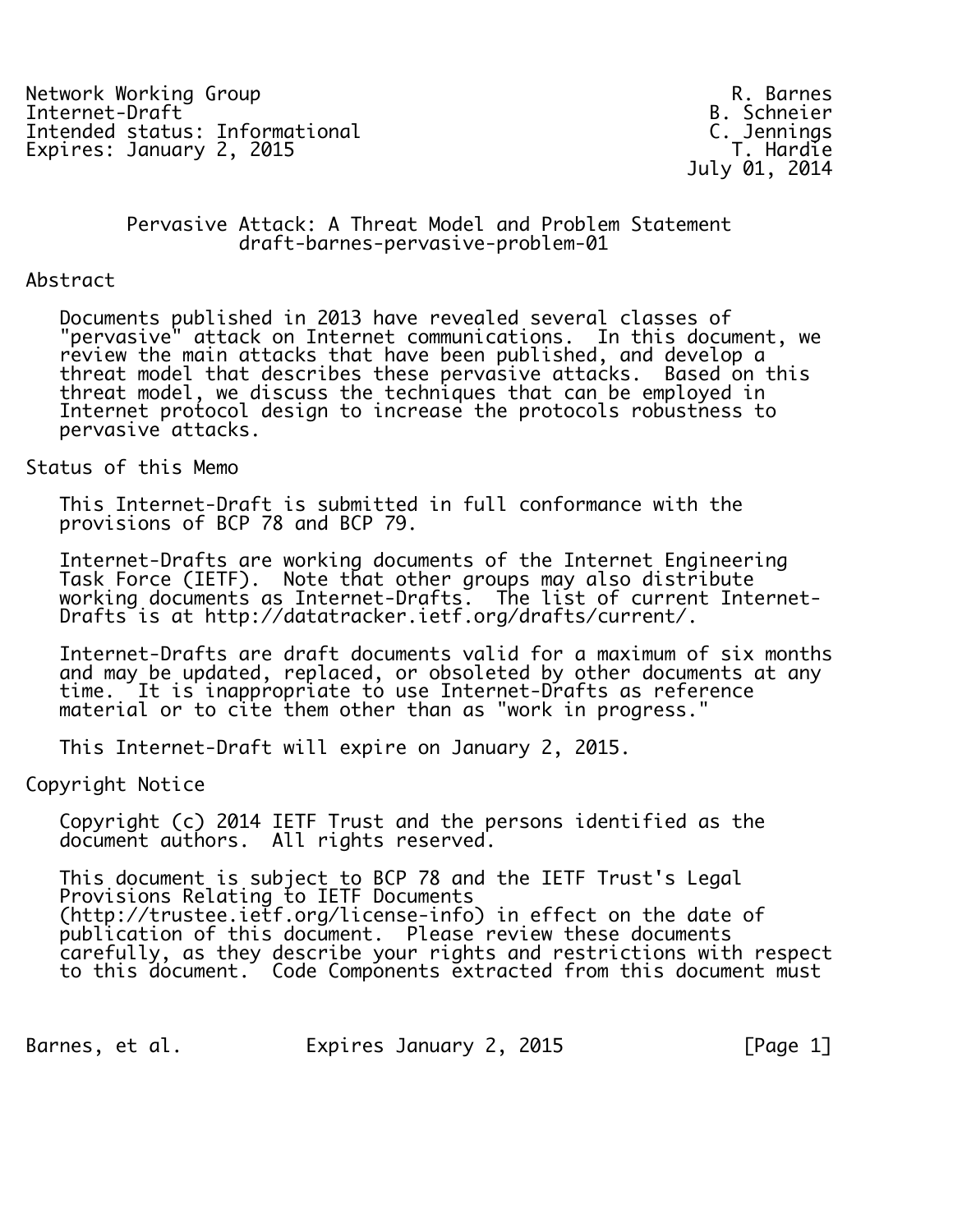include Simplified BSD License text as described in Section 4.e of the Trust Legal Provisions and are provided without warranty as described in the Simplified BSD License.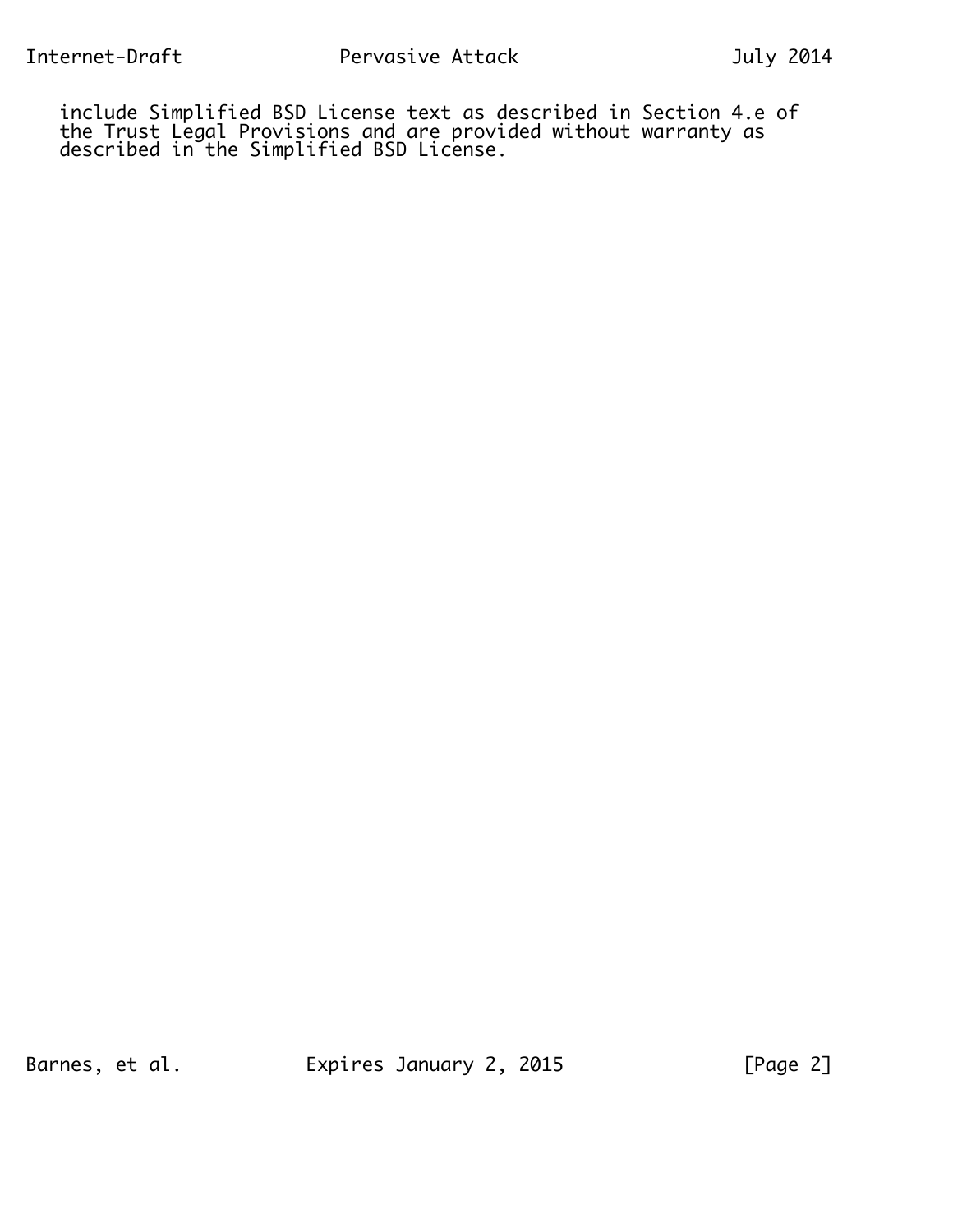## 1. Introduction

 Starting in the June 2013, documents released to the press by Edward Snowden have revealed several operations undertaken by intelligence agencies to exploit Internet communications for intelligence purposes. These attacks were largely based on protocol vulnerabilities that were already known to exist. The attacks were nonetheless striking in their pervasive nature, both in terms of the amount of Internet communications targeted, and in terms of the diversity of attack techniques employed.

 To ensure that the Internet can be trusted by users, it is necessary for the Internet technical community to address the vulnerabilities exploited in these attacks [I-D.farrell-perpass-attack]. The goal of this document is to describe more precisely the threats posed by these pervasive attacks, and based on those threats, lay out the problems that need to be solved in order to secure the Internet in the face of those threats.

 The remainder of this document is structured as follows. In Section 3, we provide a brief summary of the attacks that have been disclosed. Section 4 describes a threat model based on these attacks, focusing on classes of attack that have not been a focus of Internet engineering to date. Section 5 provides some high-level guidance on how Internet protocols can defend against the threats described here.

Barnes, et al. Expires January 2, 2015 [Page 3]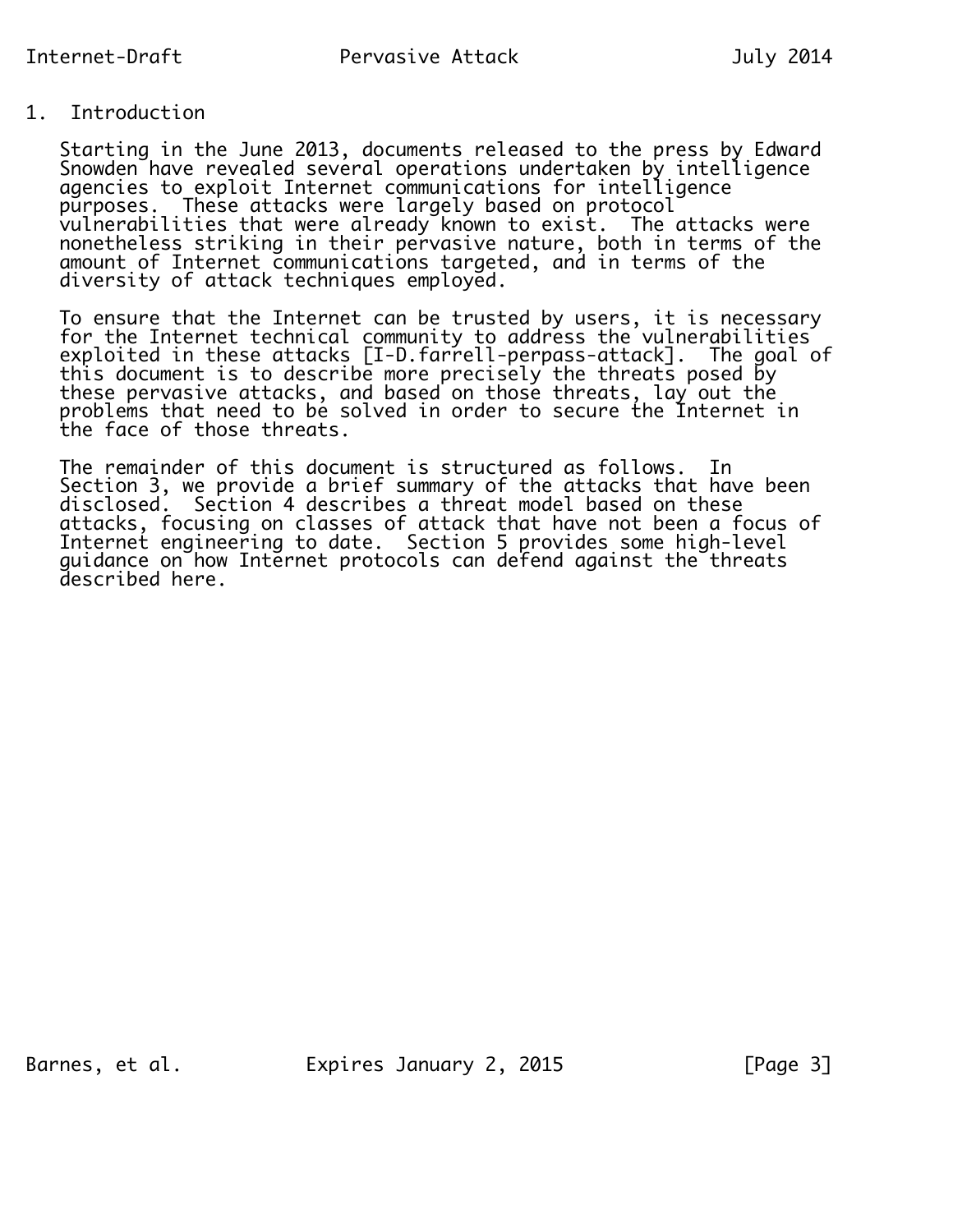2. Terminology

 This document makes extensive use of standard security terminology; see, for example, [RFC4949]. In addition, we use a few terms that are specific to the attacks discussed here:

- Pervasive Attack: An attack on Internet protocols that makes use of access at a large number of points in the network, or otherwise provides the attacker with access to a large amount of Internet traffic.
- Collaborator: An entity that is a legitimate participant in a protocol, but who provides information about that interaction (keys or data) to an attacker.
	- Key Exfiltration: The transmission of keying material for an encrypted communication from a collaborator to an attacker
- Content Exfiltration: The transmission of the content of a communication from a collaborator to an attacker
- Unwitting Collaborator: A collaborator that provides information to the attacker not deliberately, but because the attacker has exploited some technology used by the collaborator.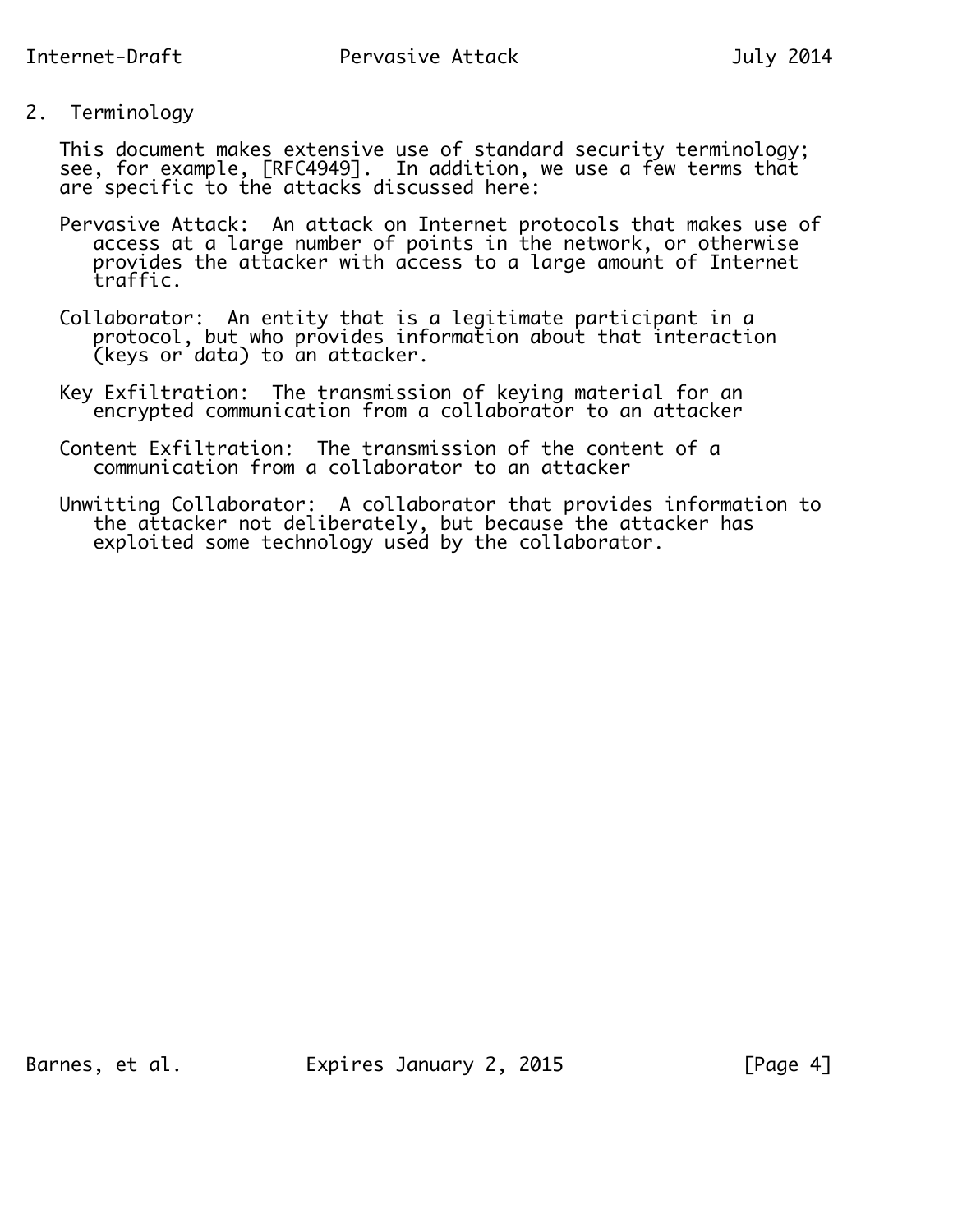3. Reported Instances of Large-Scale Attacks

 Through recent revelations of sensitive documents in several media outlets, the Internet community has been made aware of several intelligence activities conducted by US and UK national intelligence agencies, particularly the US National Security Agency (NSA) and the UK Government Communications Headquarters (GCHQ). These documents have revealed the methods that these agencies use to attack Internet applications and obtain sensitive user information. Theses documents suggest the following types of attacks have occurred:

- o Large scale passive collection of Internet traffic [pass1][pass2][pass3][pass4]. For example:
- \* The NSA XKEYSCORE system accesses data from multiple access points and searches for "selectors" such as email addresses, at the scale of tens of terabytes of data per day.
	- \* The GCHQ Tempora system appears to have access to around 1,500 major cables passing through the UK.
	- \* The NSA MUSCULAR program tapped cables between data centers belonging to major service providers.
	- \* Several programs appear perform wide-scale collection of cookies in web traffic and location data from location-aware portable devices such as smartphones.
	- o Decryption of TLS-protected Internet sessions [dec1][dec2][dec3]. For example, the NSA BULLRUN project appears to have had  $\bar{a}$  budget of around \$250M per year to undermine encryption through multiple approaches.
- o Insertion of NSA devices as a man in the middle of Internet transactions [TOR1][TOR2]. For example, the NSA QUANTUM system appears to use several different techniques to hijack HTTP connections, ranging from DNS response injection to HTTP 302 redirects.
- o Direct acquisition of bulk data and metadata from service providers [dir1][dir2][dir3]. For example, the NSA PRISM program provides the agency with access to many types of user data (e.g., email, chat, VoIP).
- o Use of implants (covert modifications or malware) to undermine security and anonymity features [dec2][TOR1][TOR2]. For example:

Barnes, et al. Expires January 2, 2015 [Page 5]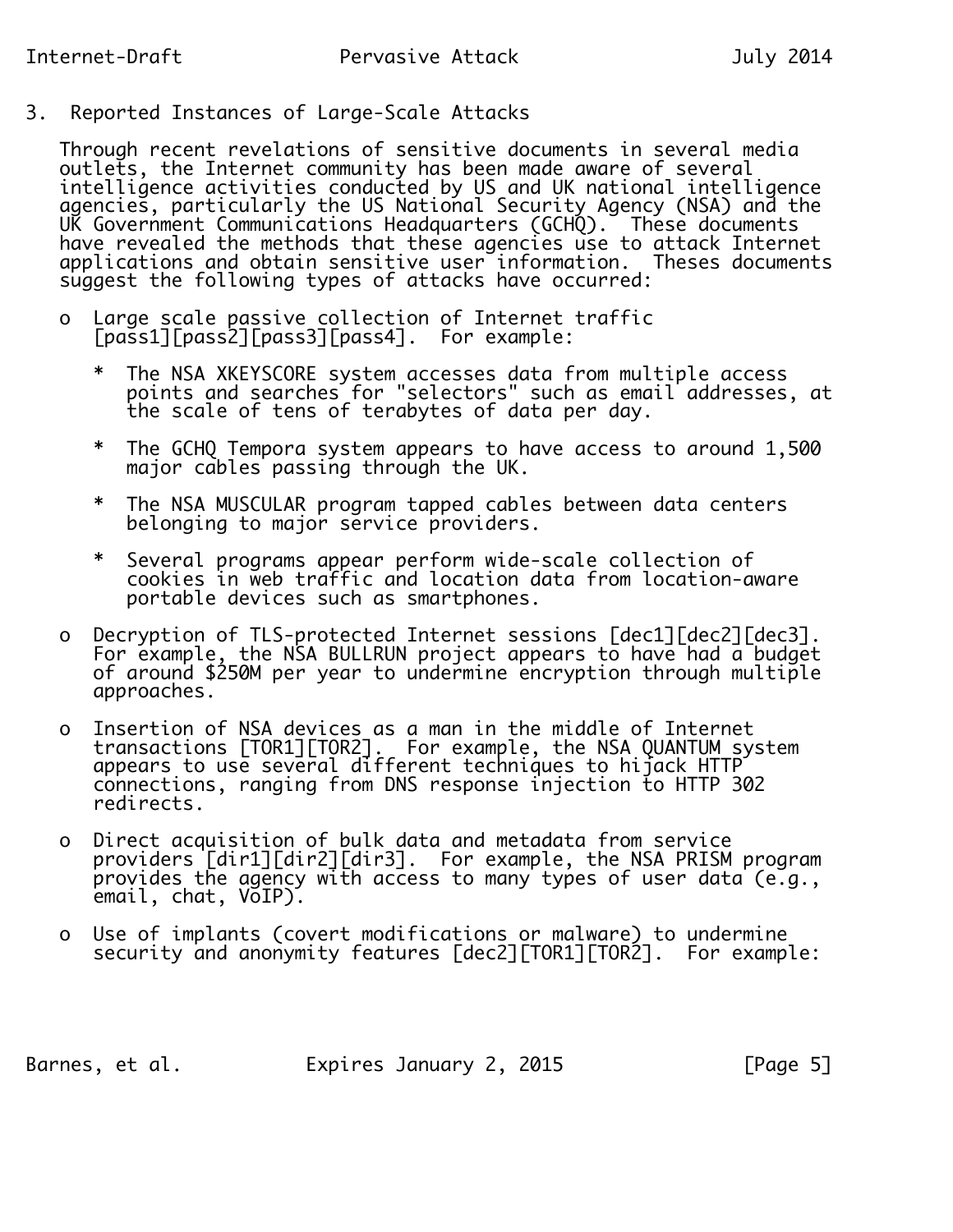- \* NSA appears to use the QUANTUM man-in-the-middle system to direct users to a FOXACID server, which delivers an implant that makes the TOR anonymity service less effective.
	- \* The BULLRUN program mentioned above includes the addition of covert modifications to software as one means to undermine encryption.
	- \* There is also some suspicion that NSA modifications to the DUAL\_EC\_DRBG random number generator were made to ensure that keys generated using that generator could be predicted by NSA. These suspicions have been reinforced by reports that RSA Security was paid roughly \$10M to make DUAL\_EC\_DRBG the default in their products.

 We use the term "pervasive attack" to collectively describe these operations. The term "pervasive" is used because the attacks are designed to gather as much data as possible and to apply selective analysis on targets after the fact. This means that all, or nearly all, Internet communications are targets for these attacks. To achieve this scale, the attacks are physically pervasive; they affect a large number of Internet communications. They are pervasive in content, consuming and exploiting any information revealed by the protocol. And they are pervasive in technology, exploiting many different vulnerabilities in many different protocols.

 It's important to note that although the attacks mentioned above were executed by NSA and GCHQ, there are many other organizations that can mount pervasive attacks. Because of the resources required to achieve pervasive scale, pervasive attacks are most commonly undertaken by nation-state actors. For example, the Chinese Internet filtering system known as the "Great Firewall of China" uses several techniques that are similar to the QUANTUM program, and which have a high degree of pervasiveness with regard to the Internet in China.

Barnes, et al. 
Expires January 2, 2015

FPage 6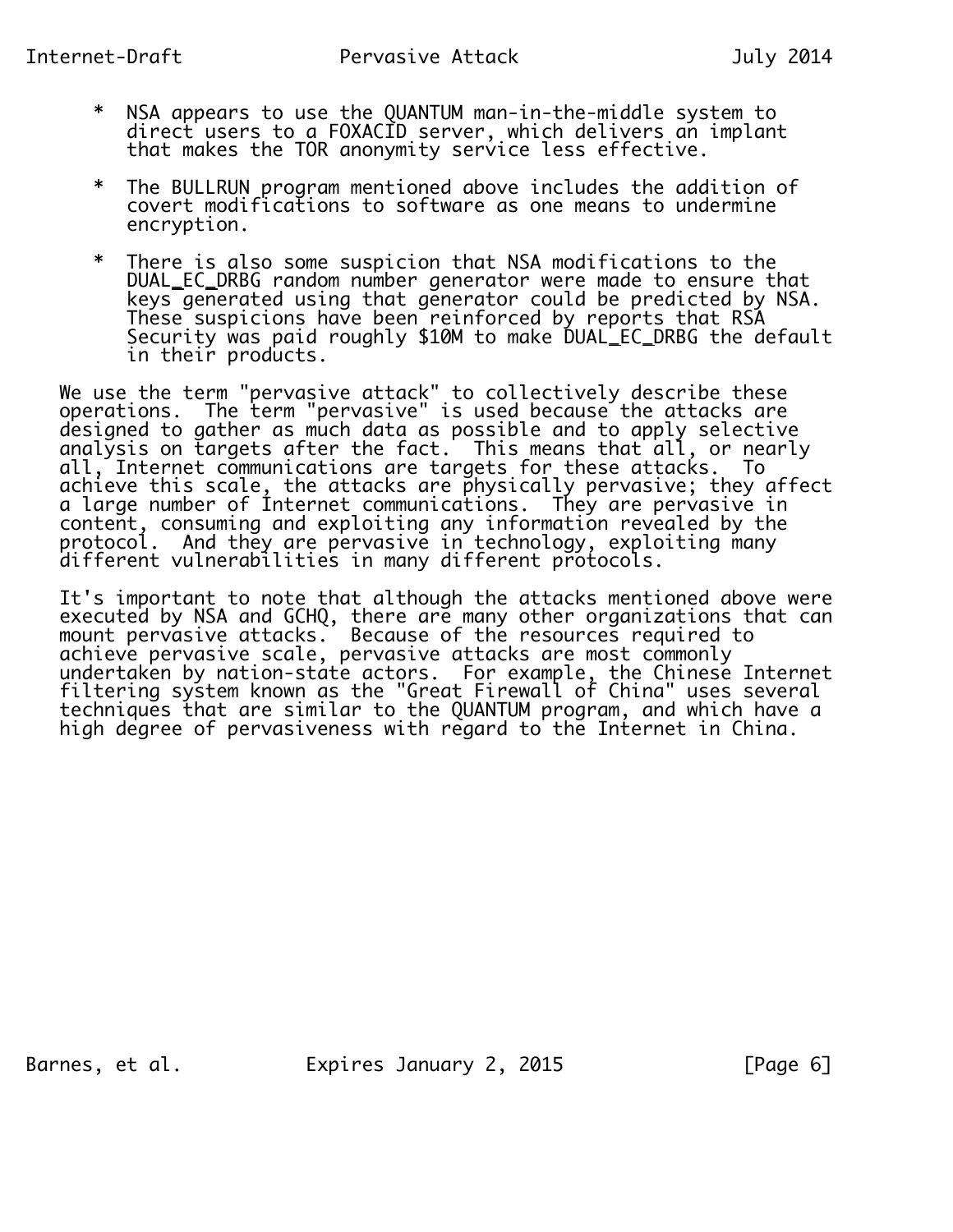4. Threat Model

 Pervasive surveillance aims to collect information across a large number of Internet communications, analyzing the collected communications to identify information of interest within individual communications or implied by correlated communications. This analysis sometimes benefits from decryption of encrypted communications and deanonymization of anonymized communications. As a result, these attackers desire both access to the bulk of Internet traffic and to the keying material required to decrypt any traffic which has been encrypted (though the presence of a communication and the fact that it is encrypted may both be inputs to an analysis, even if the attacker cannot decrypt the communication).

 The attacks listed above highlight new avenues both for access to traffic and for access to relevant encryption keys. They further indicate that the scale of surveillance is sufficient to provide a general capability to cross-correlate communications, a threat not previously thought to be relevant at the scale of all Internet communications.

4.1. Attacker Capabilities

| Attack Class            | Capability                                                 |
|-------------------------|------------------------------------------------------------|
| Passive                 | Capture data in transit                                    |
| Active                  | Manipulate / inject data in transit                        |
| Static key exfiltration | ∣ Obtain key material once / rarely                        |
|                         | Dynamic key exfiltration I Obtain per-session key material |
| Content exfiltration    | Access data at rest                                        |

 Security analyses of Internet protocols commonly consider two classes of attacker: Passive attackers, who can simply listen in on communications as they transit the network, and "active attackers", who can modify or delete packets in addition to simply collecting them.

 In the context of pervasive attack, these attacks take on an even greater significance. In the past, these attackers are often assumed to operate near the edge of the network, where attacks can be simpler. For exmaple, in some LANs, it is simple for any node to engage in passive listening to other nodes' traffic or inject packets

Barnes, et al. Expires January 2, 2015 [Page 7]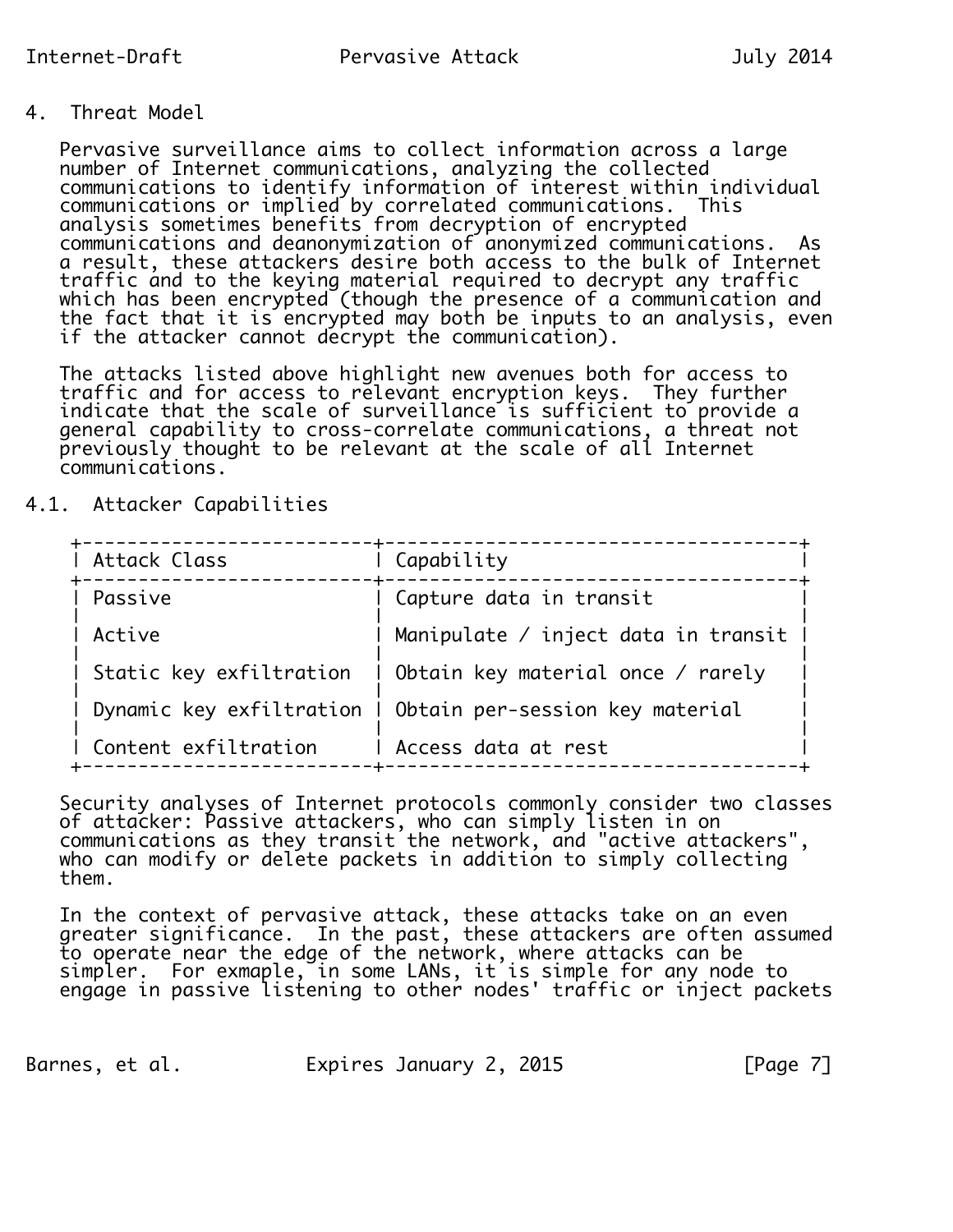to accomplish active attacks. In the pervasive attack case, however, both passive and active attacks are undertaken closer to the core of the network, greatly expanding the scope and capability of the attacker.

 A passive attacker with access to a large portion of the Internet can analyze collected traffic to create a much more detailed view of user behavior than an attacker that collects at a single point. Even the usual claim that encryption defeats passive attackers is weakened, since a pervasive passive attacker can examine correlations over large numbers of sessions, e.g., pairing encrypted sessions with unencrypted sessions from the same host. The reports on the NSA XKEYSCORE system would make it an example of such an attacker.

 A pervasive active attacker likewise has capabilities beyond those of a localized active attacker. Active attacks are often limited by network topology, for example by a requirement that the attacker be able to see a targeted session as well as inject packets into it. A pervasive active attacker with multiple accesses at core points of the Internet is able to overcome these topological limitations and apply attacks over a much broader scope. Being positioned in the core of the network rather than the edge can also enable a pervasive active attacker to reroute targeted traffic. Pervasive active attackers can also benefit from pervasive passive collection to identify vulnerable hosts.

 While not directly related to pervasiveness, attackers that are in a position to mount a pervasive active attack are also often in a position to subvert authentication, the traditional response to active attack. Authentication in the Internet is often achieved via trusted third party authorities such as the Certificate Authorities (CAs) that provide web sites with authentication credentials. An attacker with sufficient resources for pervasive attack may also be able to induce an authority to grant credentials for an identity of the attacker's choosing. If the parties to a communication will trust multiple authorities to certify a specific identity, this attack may be mounted by suborning any one of the authorities (the proverbial "weakest link"). Subversion of authorities in this way can allow an active attack to succeed in spite of an authentication check.

 Beyond these two classes (active and passive), reports on the BULLRUN effort to defeat encryption and the PRISM effort to obtain data from service providers suggest three more classes of attack:

o Static key exfiltration

Barnes, et al. Expires January 2, 2015 [Page 8]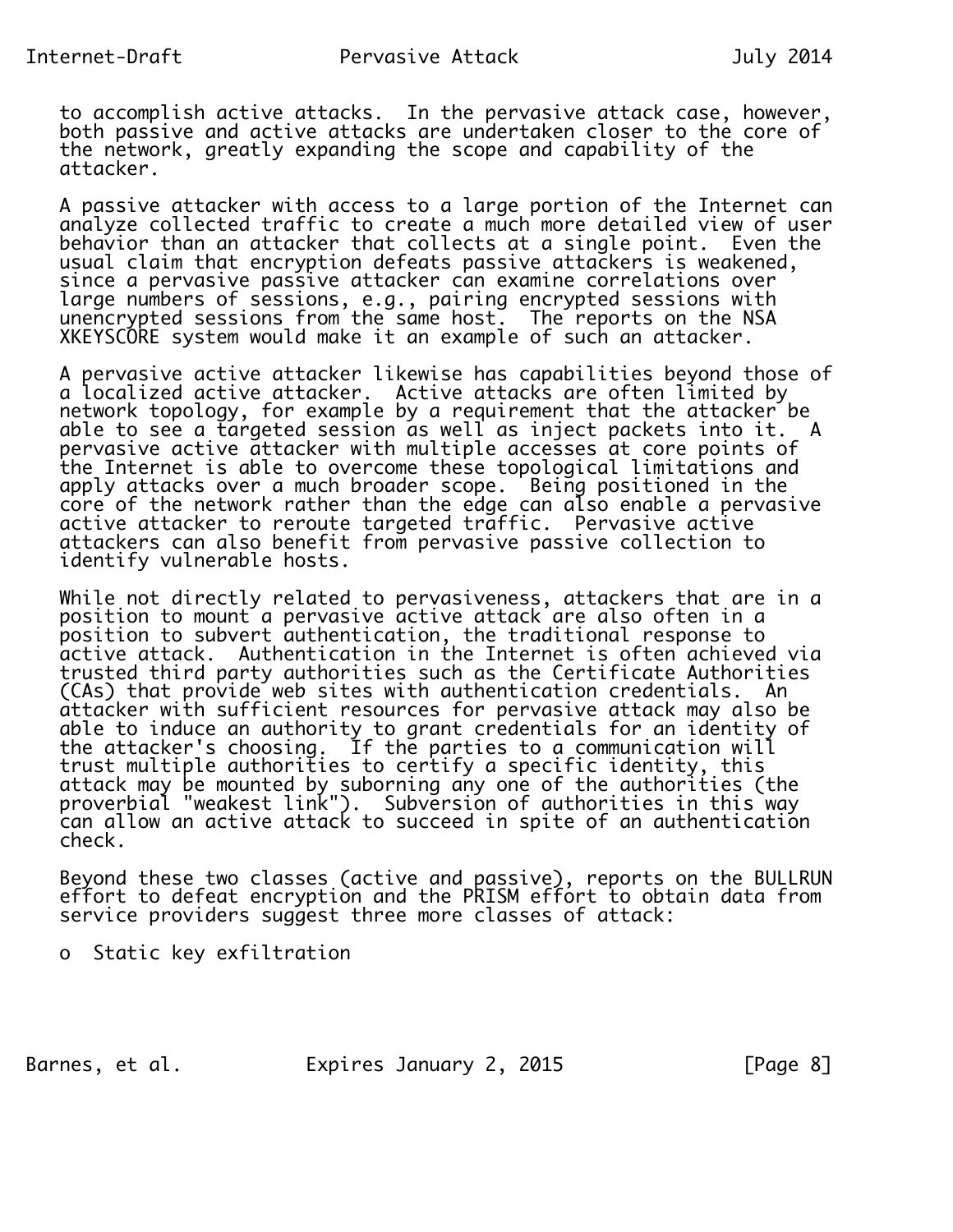- o Dynamic key exfiltration
- o Content exfiltration

 These attacks all rely on a "collaborator" endpoint providing the attacker with some information, either keys or data. These attacks have not traditionally been considered in security analyses of protocols, since they happen outside of the protocol.

 The term "key exfiltration" refers to the transfer of keying material for an encrypted communication from the collaborator to the attacker. By "static", we mean that the transfer of keys happens once, or rarely, typically of a long-lived key. For example, this case would cover a web site operator that provides the private key corresponding to its HTTPS certificate to an intelligence agency.

 "Dynamic" key exfiltration, by contrast, refers to attacks in which the collaborator delivers keying material to the attacker frequently, e.g., on a per-session basis. This does not necessarily imply frequent communications with the attacker; the transfer of keying material may be virtual. For example, if an endpoint were modified in such a way that the attacker could predict the state of its psuedorandom number generator, then the attacker would be able to derive per-session keys even without per-session communications.

 Finally, content exfiltration is the attack in which the collaborator simply provides the attacker with the desired data or metadata. Unlike the key exfiltration cases, this attack does not require the attacker to capture the desired data as it flows through the network. The risk is to data at rest as opposed to data in transit. This increases the scope of data that the attacker can obtain, since the attacker can access historical data - the attacker does not have to be listening at the time the communication happens.

 Exfiltration attacks can be accomplished via attacks against one of the parties to a communication, i.e., by the attacker stealing the keys or content rather than the party providing them willingly. In these cases, the party may not be aware that they are collaborating, at least at a human level. Rather, the subverted technical assets are "collaborating" with the attacker (by providing keys/content) without their owner's knowledge or consent.

 Any party that has access to encryption keys or unencrypted data can be a collaborator. While collaborators are typically the endpoints of a communication (with encryption securing the links), intermediaries in an unencrypted communication can also facilitate content exfiltration attacks as collaborators by providing the attacker access to those communications. For example, documents

Barnes, et al. Expires January 2, 2015 [Page 9]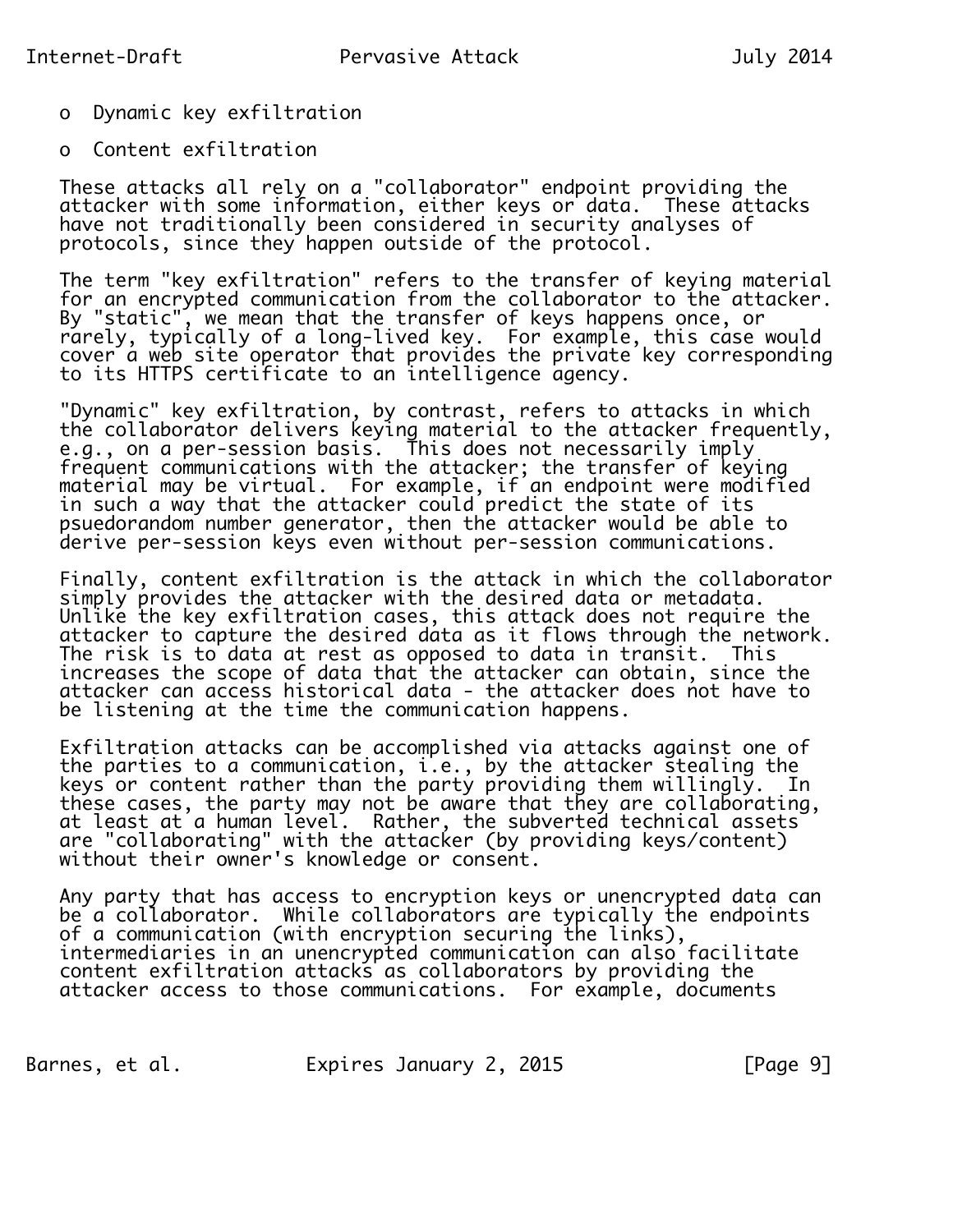describing the NSA PRISM program claim that NSA is able to access user data directly from servers, where it was stored unencrypted. In these cases, the operator of the server would be a collaborator (wittingly or unwittingly). By contrast, in the NSA MUSCULAR program, a set of collaborators enabled attackers to access the cables connecting data centers used by service providers such as Google and Yahoo. Because communications among these data centers were not encrypted, the collaboration by an intermediate entity allowed NSA to collect unencrypted user data.

### 4.2. Attacker Costs

| ∣ Cost / Risk to Attacker                                    |
|--------------------------------------------------------------|
| Passive data access                                          |
| Active data access $+$ processing                            |
| Static key exfiltration   One-time interaction               |
| Dynamic key exfiltration I Ongoing interaction / code change |
| Ongoing, bulk interaction                                    |
|                                                              |

 In order to realize an attack of each of the types discussed above, the attacker has to incur certain costs and undertake certain risks. These costs differ by attack, and can be helpful in guiding response to pervasive attack.

 Depending on the attack, the attacker may be exposed to several types of risk, ranging from simply losing access to arrest or prosecution. In order for any of these negative consequences to happen, however, the attacker must first be discovered and identified. So the primary risk we focus on here is the risk of discovery and attribution.

 A passive attack is the simplest attack to mount in some ways. The base requirement is that the attacker obtain physical access to a communications medium and extract communications from it. For example, the attacker might tap a fiber-optic cable, acquire a mirror port on a switch, or listen to a wireless signal. The need for these taps to have physical access to a link exposes the attacker to the risk that the taps will be discovered. For example, a fiber tap or mirror port might be discovered by network operators noticing increased attenuation in the fiber or a change in switch configuration. Of course, passive attacks may be accomplished with the cooperation of the network operator, in which case there is a

Barnes, et al. Expires January 2, 2015 [Page 10]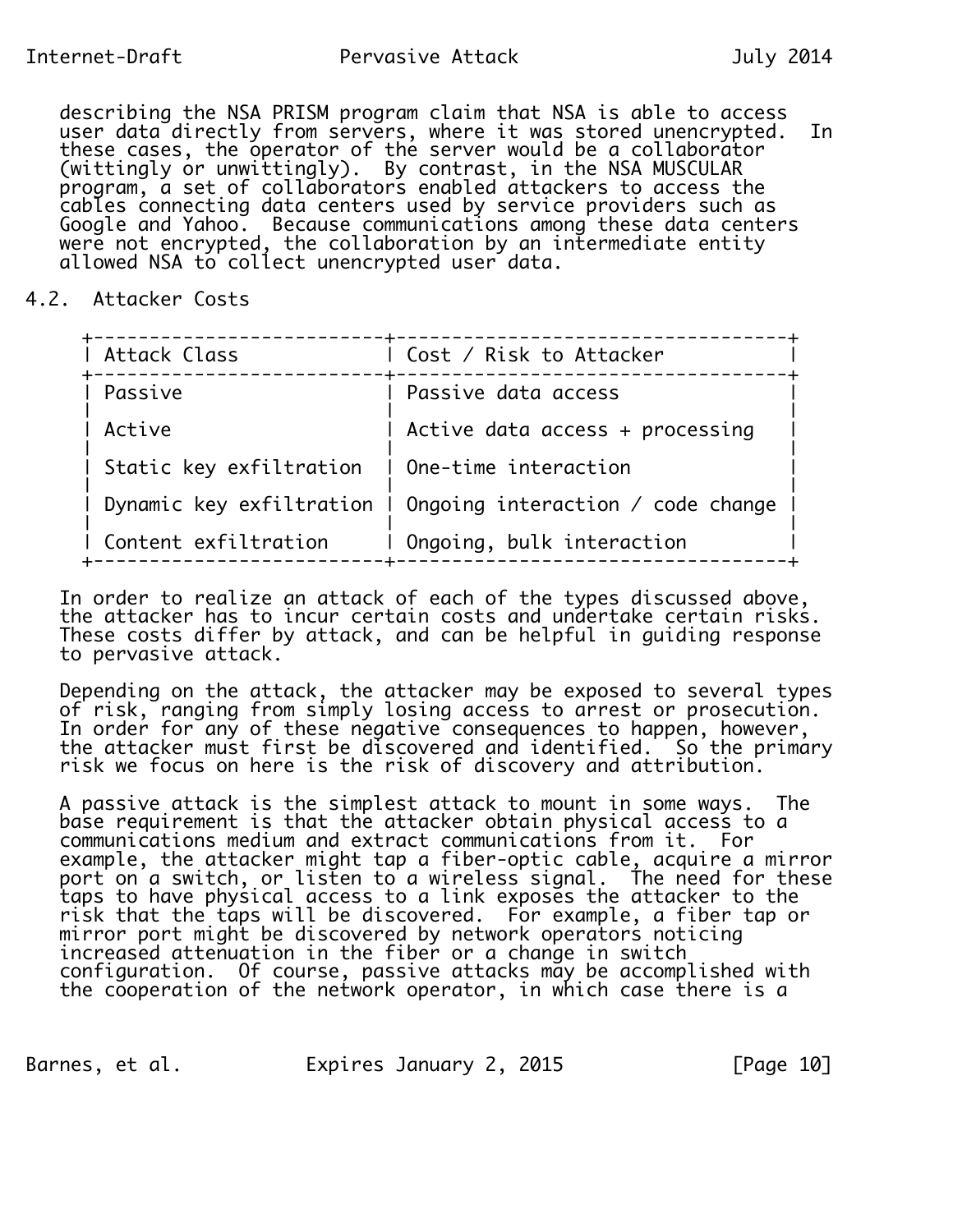risk that the attacker's interactions with the network operator will be exposed.

 In many ways, the costs and risks for an active attack are similar to those for a passive attack, with a few additions. An active attacker requires more robust network access than a passive attacker, since for example they will often need to transmit data as well as receiving it. In the wireless example above, the attacker would need to act as an transmitter as well as receiver, greatly increasing the probability the attacker will be discovered (e.g., using direction finding technology). Active attacks are also much more observable at higher layers of the network. For example, an active attacker that attempts to use a mis-issued certificate could be detected via Certificate Transparency [RFC6962].

 In terms of raw implementation complexity, passive attacks require only enough processing to extract information from the network and store it. Active attacks, by contrast, often depend on winning race conditions to inject pakets into active connections. So active attacks in the core of the network require processing hardware to that can operate at line speed (roughly 100Gbps to 1Tbps in the core) to identify opportunities for attack and insert attack traffic in a high-volume traffic.

 Key exfiltration attacks rely on passive attack for access to encrypted data, with the collaborator providing keys to decrypt the data. So the attacker undertakes the cost and risk of a passive attack, as well as additional risk of discovery via the interactions that the attacker has with the collaborator.

 In this sense, static exfiltration has a lower risk profile than dynamic. In the static case, the attacker need only interact with the collaborator a small number of times, possibly only once, say to exchange a private key. In the dynamic case, the attacker must have continuing interactions with the collaborator. As noted above these interactions may real, such as in-person meetings, or virtual, such as software modifications that render keys available to the attacker. Both of these types of interactions introduce a risk that they will be discovered, e.g., by employees of the collaborator organization noticing suspicious meetings or suspicious code changes.

 Content exfiltration has a similar risk profile to dynamic key exfiltration. In a content exfiltration attack, the attacker saves the cost and risk of conducting a passive attack. The risk of discovery through interactions with the collaborator, however, is still present, and may be higher. The content of a communication is obviously larger than the key used to encrypt it, often by several orders of magnitude. So in the content exfiltration case, the

Barnes, et al. **Expires January 2, 2015** [Page 11]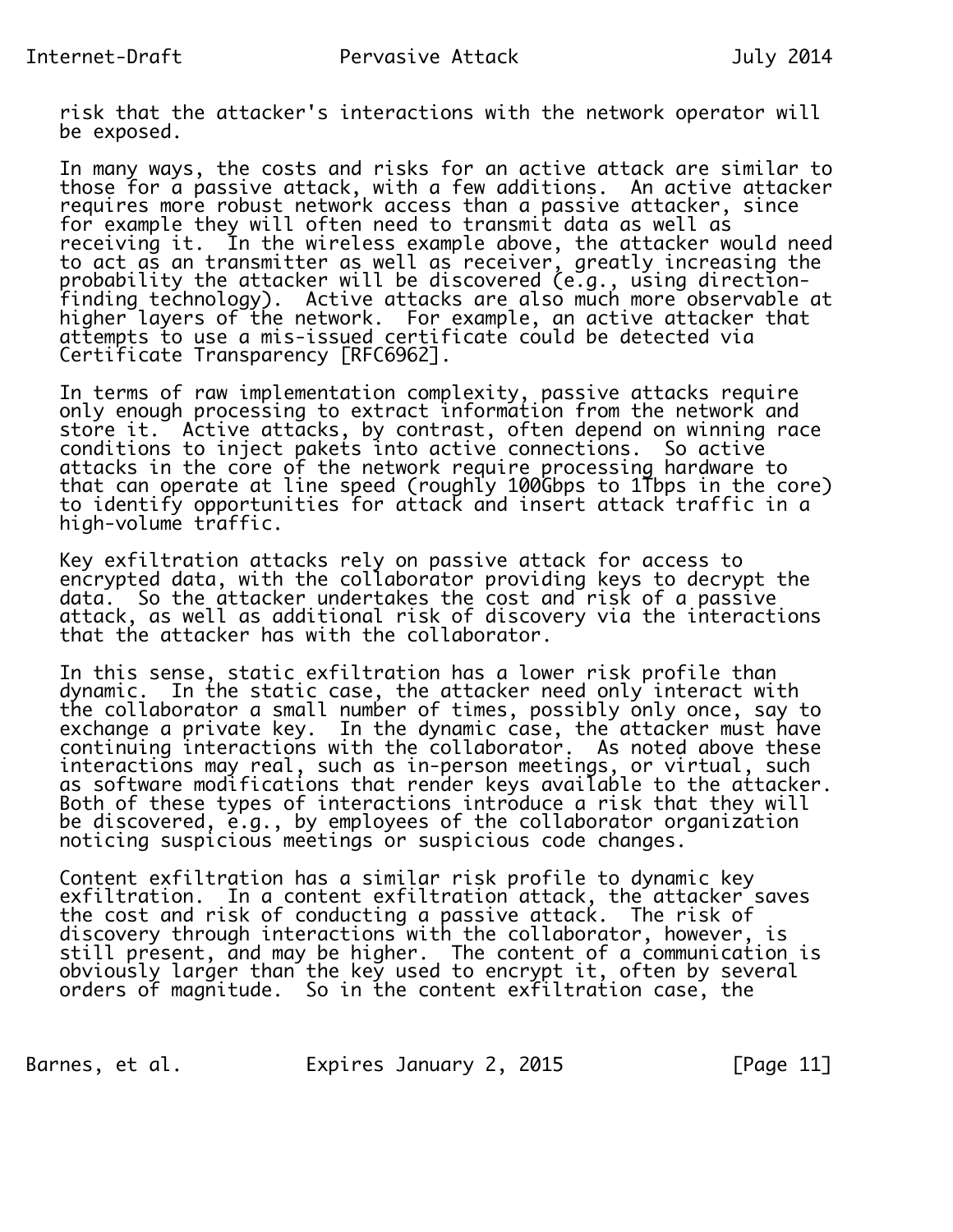interactions between the collaborator and the attacker need to be much higher-bandwidth than in the key exfiltration cases, with a corresponding increase in the risk that this high-bandwidth channel will be discovered.

 It should also be noted that in these latter three exfiltration cases, the collaborator also undertakes a risk that his collaboration with the attacker will be discovered. Thus the attacker may have to incur additional cost in order to convince the collaborator to participate in the attack. Likewise, the scope of these attacks is limited to case where the attacker can convince a collaborator to participate. If the attacker is a national government, for example, it may be able to compel participation within its borders, but have a much more difficult time recruiting foreign collaborators.

 As noted above, the "collaborator" in an exfiltration attack can be unwitting; the attacker can steal keys or data to enable the attack. In some ways, the risks of this approach are similar to the case of an active collaborator. In the static case, the attacker needs to steal information from the collaborator once; in the dynamic case, the attacker needs to continued presence inside the collaborators systems. The main difference is that the risk in this case is of automated discovery (e.g., by intrusion detection systems) rather than discovery by humans.

Barnes, et al. Expires January 2, 2015 [Page 12]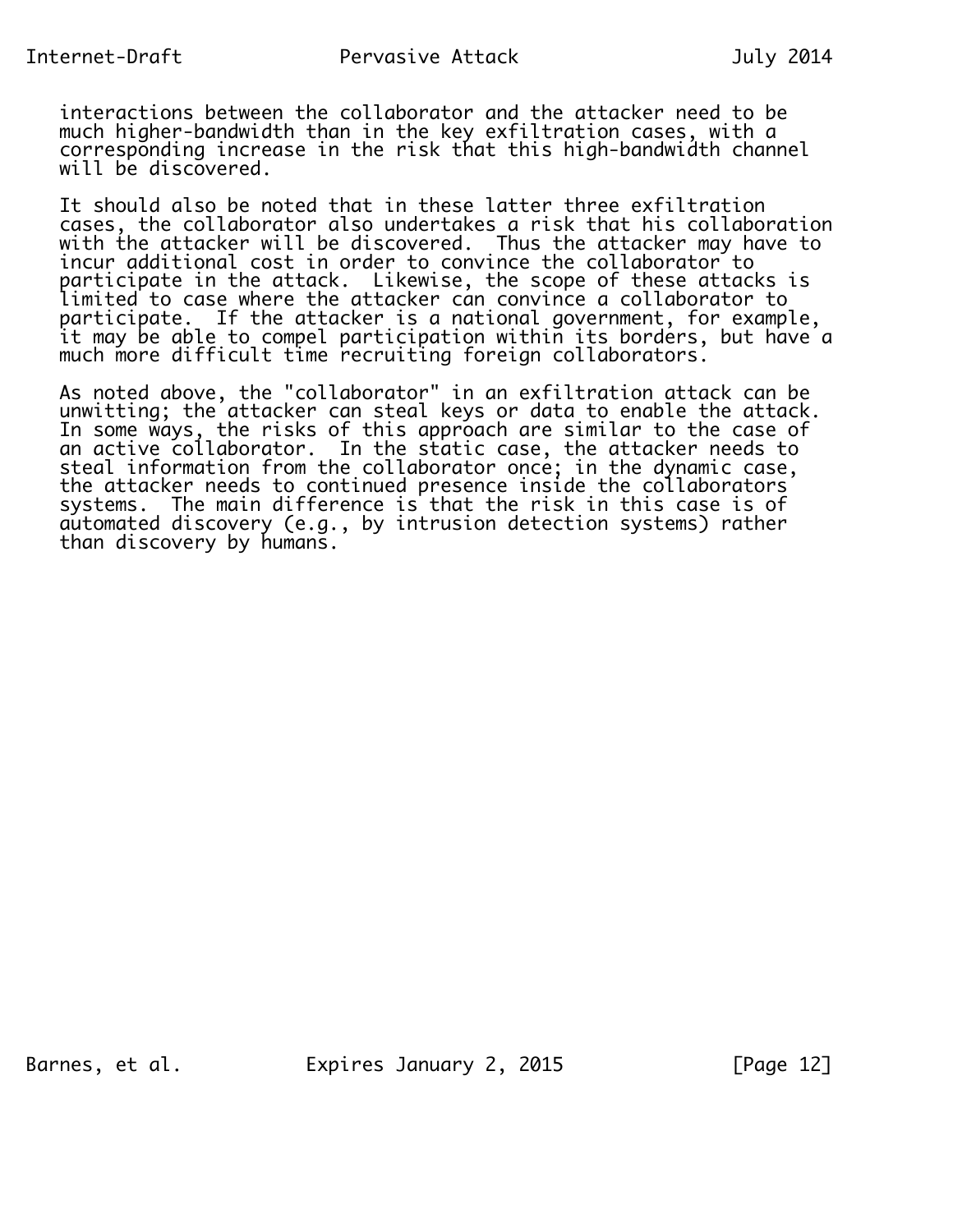## 5. Responding to Pervasive Attack

 Given this threat model, how should the Internet technical community respond to pervasive attack?

 The cost and risk considerations discussed above can provide a guide to response. Namely, responses to passive attack should close off avenues for attack that are safe, scalable, and cheap, forcing the attacker to mount attacks that expose it to higher cost and risk.

 In this section, we discuss a collection of high-level approaches to mitigating pervasive attacks. These approaches are not meant to be exhaustive, but rather to provide general guidance to protocol designers in creating protocols that are resistant to pervasive attack.

| Attack Class             | High-level mitigations                     |
|--------------------------|--------------------------------------------|
| Passive                  | Encryption, anonymization                  |
| Active                   | Authentication, monitoring                 |
| Static key exfiltration  | Encryption with per-session state<br>(PFS) |
| Dynamic key exfiltration | Transparency, validation of end<br>systems |
| Content exfiltration     | Object encryption, distributed systems     |

 The traditional mitigation to passive attack is to render content unintelligible to the attacker by applying encryption, for example, by using TLS or IPsec [RFC5246][RFC4301]. Even without  $a$ uthentication, encryption will prevent a passive attacker from being able to read the encrypted content. Exploiting unauthenticated encryption requires an active attack (man in the middle); with authentication, a key exfiltration attack is required.

 The additional capabilities of a pervasive passive attacker, however, require some changes in how protocol designers evaluate what information is encrypted. In addition to directly collecting unencrypted data, a pervasive passive attacker can also make inferences about the content of encrypted messages based on what is observable. For example, if a user typically visits a particular set of web sites, then a pervasive passive attacker observing all of the user's behavior can track the user based on the hosts the user

Barnes, et al. 
Expires January 2, 2015

FPage 131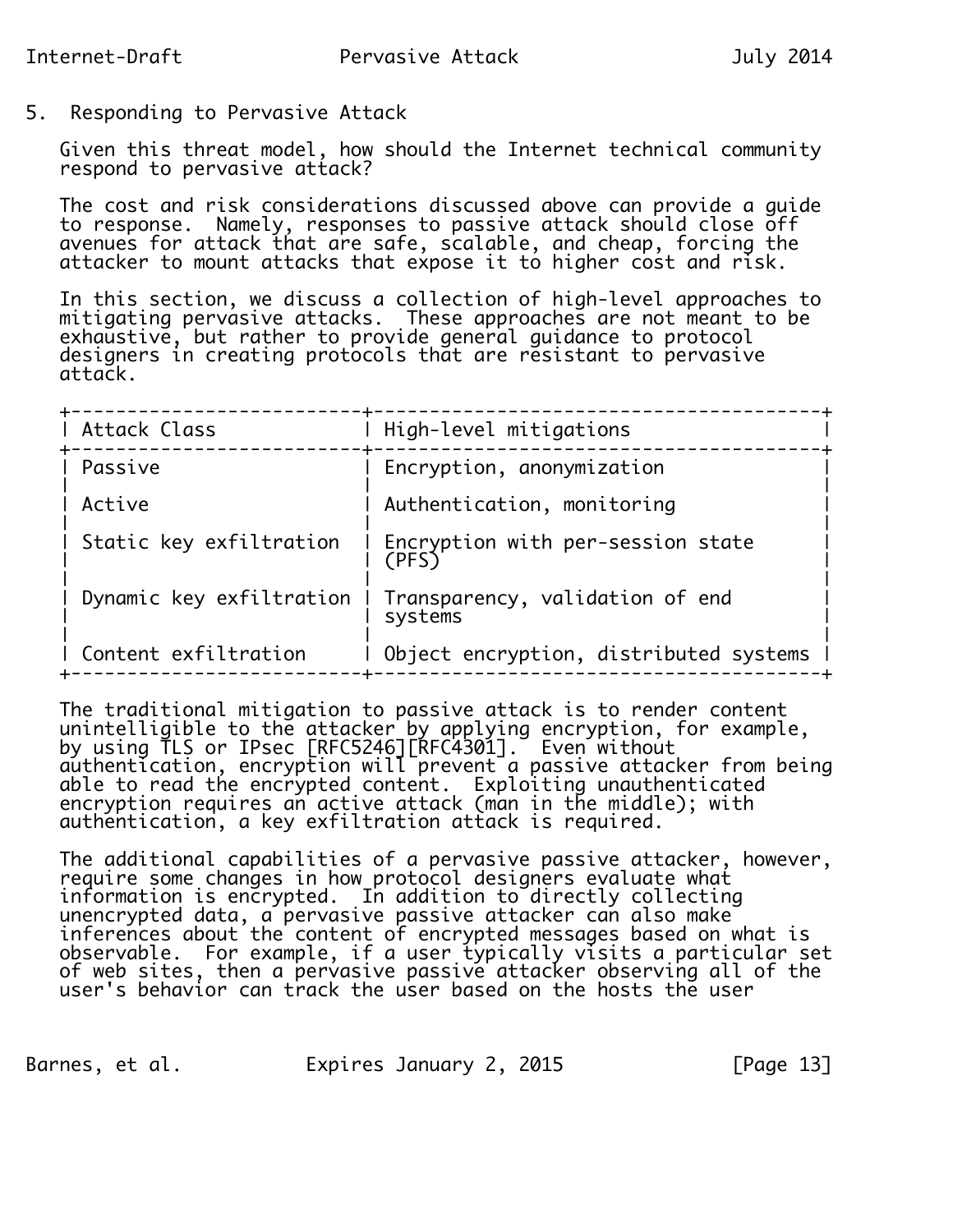communicates with, even if the user changes IP addresses, and even if all of the connections are encrypted.

 Thus, in designing protocols to be resistant to pervasive passive attacks, protocol designers should consider what information is left unencrypted in the protocol, and how that information might be correlated with other traffic. Information that cannot be encrypted should be anonymized, i.e., it should be randomized so that it cannot be correlated with other information. For example, the TOR overlay routing network anonymizes IP addresses by using multi-hop onion routing [TOR].

 As with traditional, limited active attacks, the basic mitigation to pervasive active attack is to enable the endpoints of a communication to authenticate each other. However, as noted above, attackers that can mount pervasive active attacks can often subvert the authorities on which authentication systems rely. Thus, in order to make authentication systems more resilient to pervasive attack, it is beneficial to monitor these authorities to detect misbehavior that could enable active attack. For example, DANE and Certificate Transparency both provide mechanisms for detecting when a CA has issued a certificate for a domain name without the authorization of the holder of that domain name [RFC6962][RFC6698].

 While encryption and authentication protect the security of individual sessions, these sessions may still leak information, such as IP addresses or server names, that a pervasive attacker can use to correlate sessions and derive additional information about the target. Thus, pervasive attack highlights the need for anonymization technologies, which make correlation more difficult. Typical approaches to anonymization include:

- o Aggregation: Routing sessions for many endpoints through a common mid-point (e.g., an HTTP proxy). Since the midpoint appears as the end of the communication, individual endpoints cannot be distinguished.
	- o Onion routing: Routing a session through several mid-points, rather than directly end-to-end, with encryption that guarantees that each node can only see the previous and next hops [TOR]. This ensures that the source and destination of a communication are never revealed simultaneously.
	- o Multi-path: Routing different sessions via different paths (even if they originate from the same endpoint). This reduces the probability that the same attacker will be able to collect many sessions.

Barnes, et al. Expires January 2, 2015 [Page 14]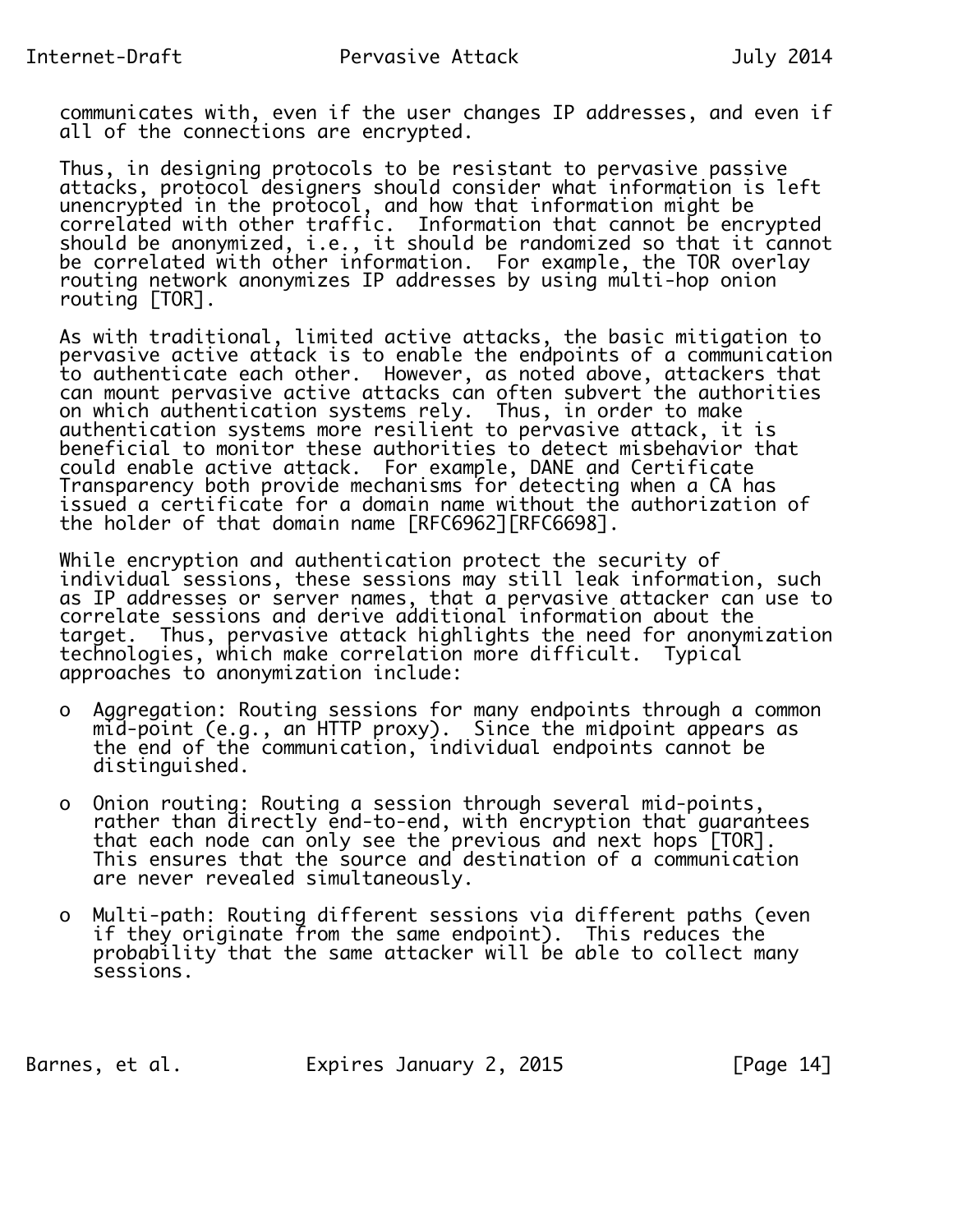An encrypted, authenticated session is safe from attacks in which neither end collaborates with the attacker, but can still be subverted by the endpoints. The most common ciphersuites used for HTTPS today, for example, are based on using RSA encryption in such a way that if an attacker has the private key, the attacker can derive the session keys from passive observation of a session. These ciphersuites are thus vulnerable to a static key exfiltration attack - if the attacker obtains the server's private key once, then they can decrypt all past and future sessions for that server.

 Static key exfiltration attacks are prevented by including ephemeral, per-session secret information in the keys used for a session. Most IETF security protocols include modes of operation that have this property. These modes are known in the literature under the heading "perfect forward secrecy" (PFS) because even if an adversary has all of the secrets for one session, the next session will use new, different secrets and the attacker will not be able to decrypt it. The Internet Key Exchange (IKE) protocol used by IPsec supports PFS by default [RFC4306], and TLS supports PFS via the use of specific ciphersuites [RFC5246].

 Dynamic key exfiltration cannot be prevent by protocol means. By definition, any secrets that are used in the protocol will be transmitted to the attacker and used to decrypt what the protocol encrypts. Likewise, no technical means will stop a willing collaborator from sharing keys with an attacker. However, this attack model also covers "unwitting collaborators", whose technical resources are collaborating with the attacker without their owners knowledge. This could happen, for example, if flaws are built in products or if malware is injected later on.

 The best defense against becoming an unwitting collaborator is thus to end systems are well-vetted and secure. Transparency is a major tool in this process [secure]. Open source software is easier to evaluate for potential flaws than proprietary software. Products that conform to standards for cryptography and security protocols are limited in the ways they can misbehave. And standards processes that are open and transparent help ensure that the standards themselves do not provide avenues for attack.

 Standards can also define protocols that provide greater or lesser opportunity for dynamic key exfiltration. Collaborators engaging in key exfiltration through a standard protocol will need to use covert channels in the protocol to leak information that can be used by the attacker to recover the key. Such use of covert channels has been demonstrated for SSL, TLS, and SSH [key-recovery]. Any protocol bits that can be freely set by the collaborator can be used as a covert channel, including, for example, TCP options or unencrypted traffic

Barnes, et al. Expires January 2, 2015 [Page 15]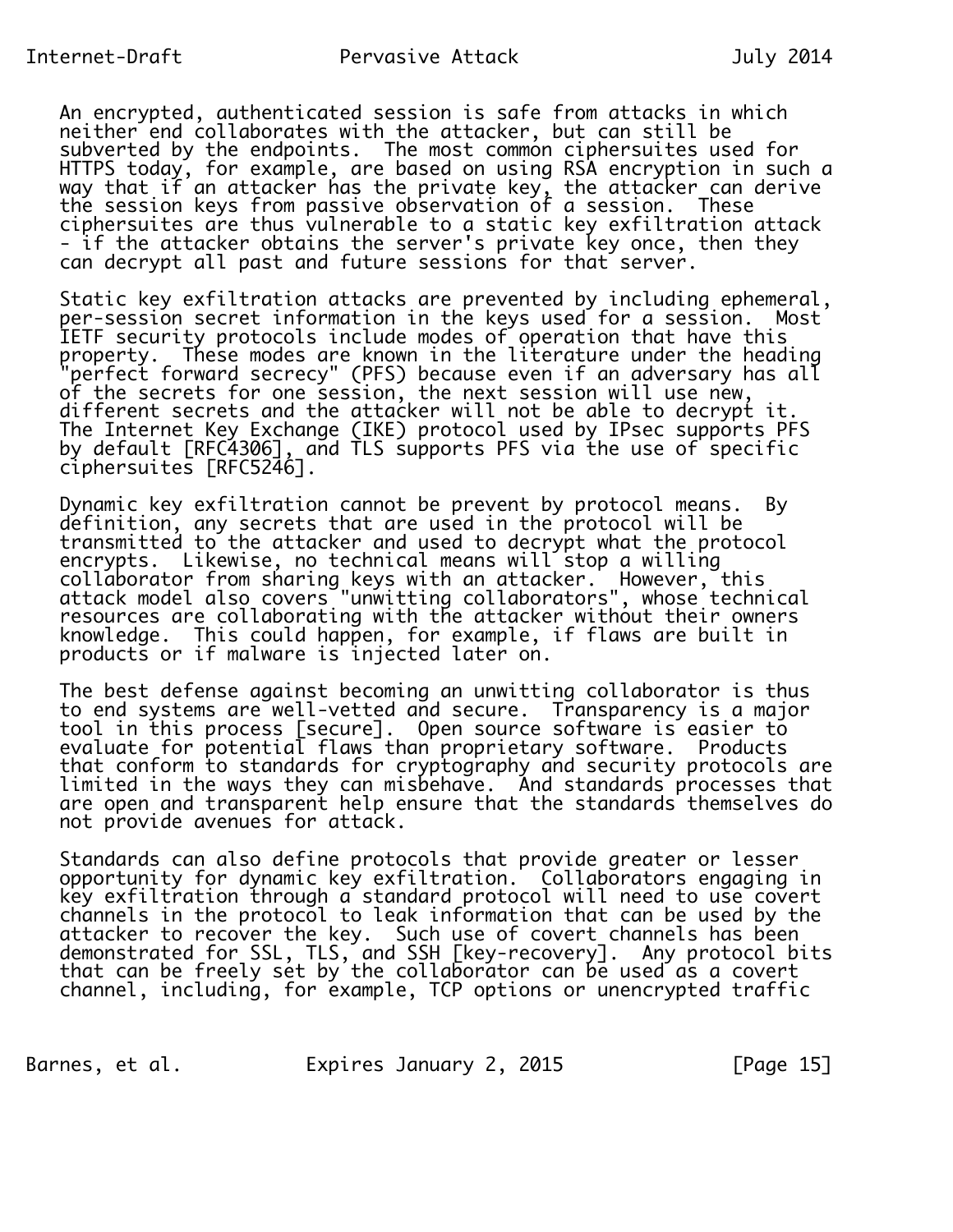sent before a STARTTLS message in SMTP or XMPP. Protocol designers should consider what covert channels their protocols expose, and how those channels can be exploited to exfiltrate key information.

 Content exfiltration has some similarity to the dynamic exfiltration case, in that nothing can prevent a collaborator from revealing what they know, and the mitigations against becoming an unwitting collaborator apply. In this case, however, applications can limit what the collaborator is able to reveal. For example, the S/MIME and PGP systems for secure email both deny intermediate servers access to certain parts of the message [RFC5750][RFC2015]. Even if a server were to provide an attacker with full access, the attacker would still not be able to read the protected parts of the message.

 Mechanisms like S/MIME and PGP are often referred to as "end-to-end" security mechanisms, as opposed to "hop-by-hop" or "end-to-middle" mechanisms like the use of SMTP over TLS. These two different mechanisms address different types of attackers: Hop-by-hop mechanisms protect from attackers on the wire (passive or active), while end-to-end mechansims protect against attackers within intermediate nodes. Thus, neither of these mechanisms provides complete protection by itself. For example:

- o Two users messaging via Facebook over HTTPS are protected against passive and active attackers in the network between the users and Facebook. However, if Facebook is a collaborator in an exfiltration attack, their communications can still be monitored. They would need to encrypt their messages end-to-end in order to protect themselves against this risk.
	- o Two users exchanging PGP-protected email have protected the content of their exchange from network attackers and intermediate servers, but the header information (e.g., To and From addresses) is unnecessarily exposed to passive and active attackers that can see communications among the mail agents handling the email messages. These mail agents need to use hop-by-hop encryption to address this risk.

 Mechanisms such as S/MIME and PGP are also known as "object-based" security mechanisms (as opposed to "communications security" mechanisms), since they operate at the level of objects, rather than communications sessions. Such secure object can be safely handled by intermediaries in order to realize, for example, store and forward messaging. In the examples above, the encrypted instant messages or email messages would be the secure objects.

 The mitigations to the content exfiltration case are thus to regard participants in the protocol as potential passive attackers

Barnes, et al. 
Expires January 2, 2015

Expires in the 2015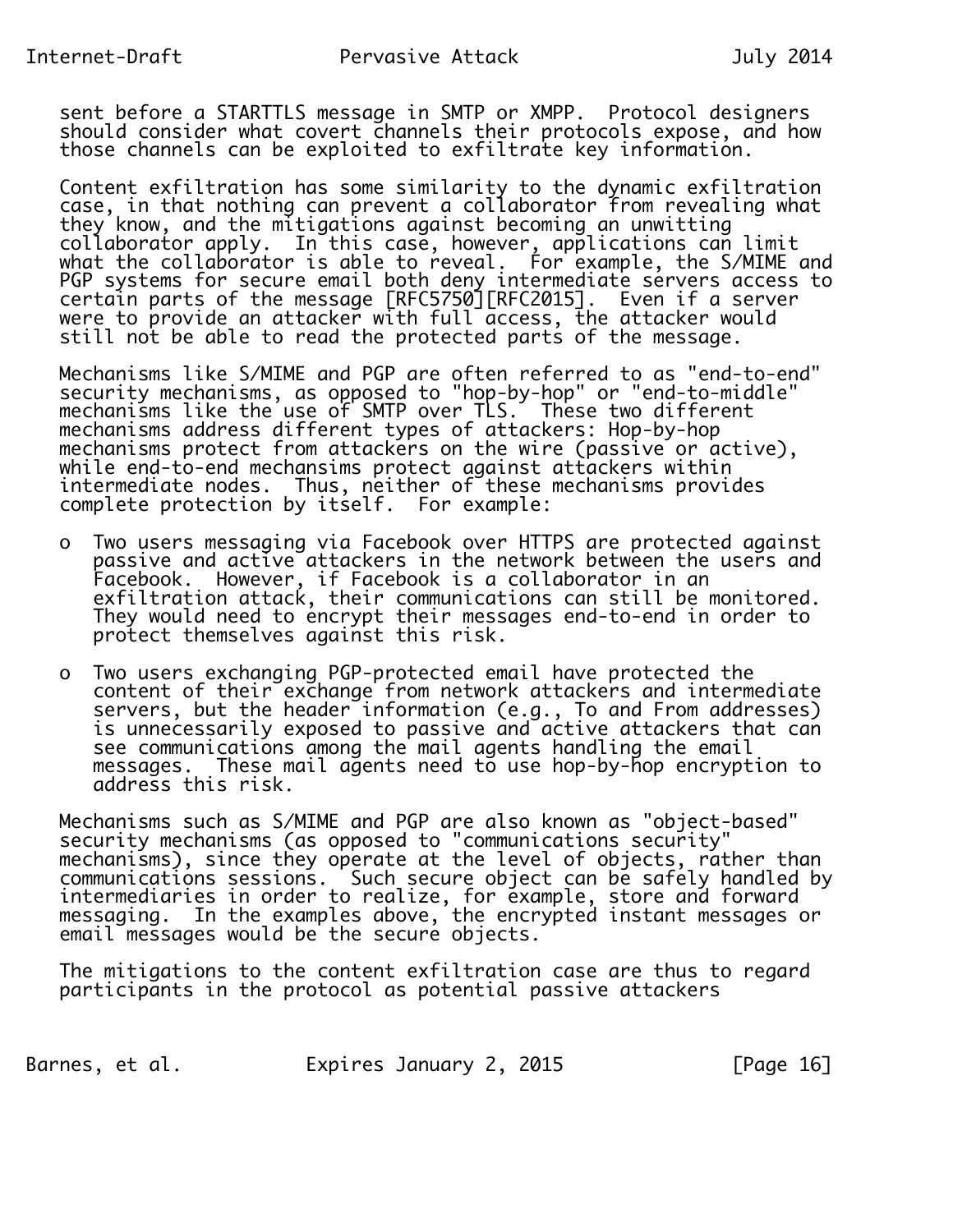themselves, and apply the mitigations discussed above with regard to passive attack. Information that is not necessary for these participants to fulfill their role in the protocol can be encrypted, and other information can be anonymized.

 In summary, many of the basic tools for mitigating pervasive attack already exist. As Edward Snowden put it, "properly implemented strong crypto systems are one of the few things you can rely on" [snowden]. The task for the Internet community is to ensure that applications are able to use the strong crypto systems we have defined - for example, TLS with PFS ciphersuites - and that these properly implemented. (And, one might add, turned on!) Some of this work will require architectural changes to applications, e.g., in order to limit the information that is exposed to servers. In many other cases, however, the need is simply to make the best use we can of the cryptographic tools we have.

Barnes, et al. Expires January 2, 2015 [Page 17]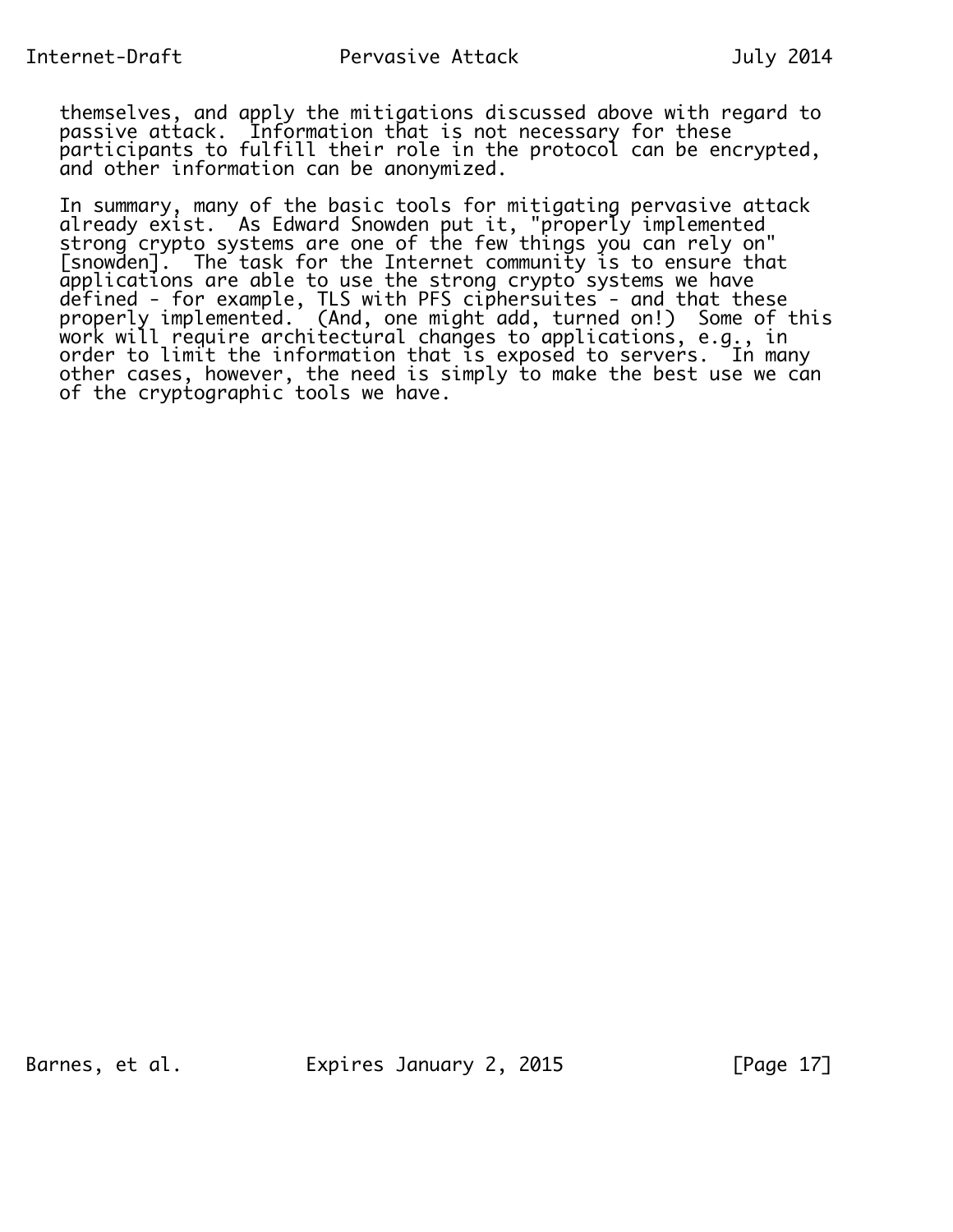- 6. Acknowledgements
	- o Trammel for ideas around pervasive passive attack and mitigation
	- o Thaler for list of attacks and taxonomy
	- o Security ADs for starting and managing the perpass discussion

Barnes, et al. **Expires January 2, 2015** [Page 18]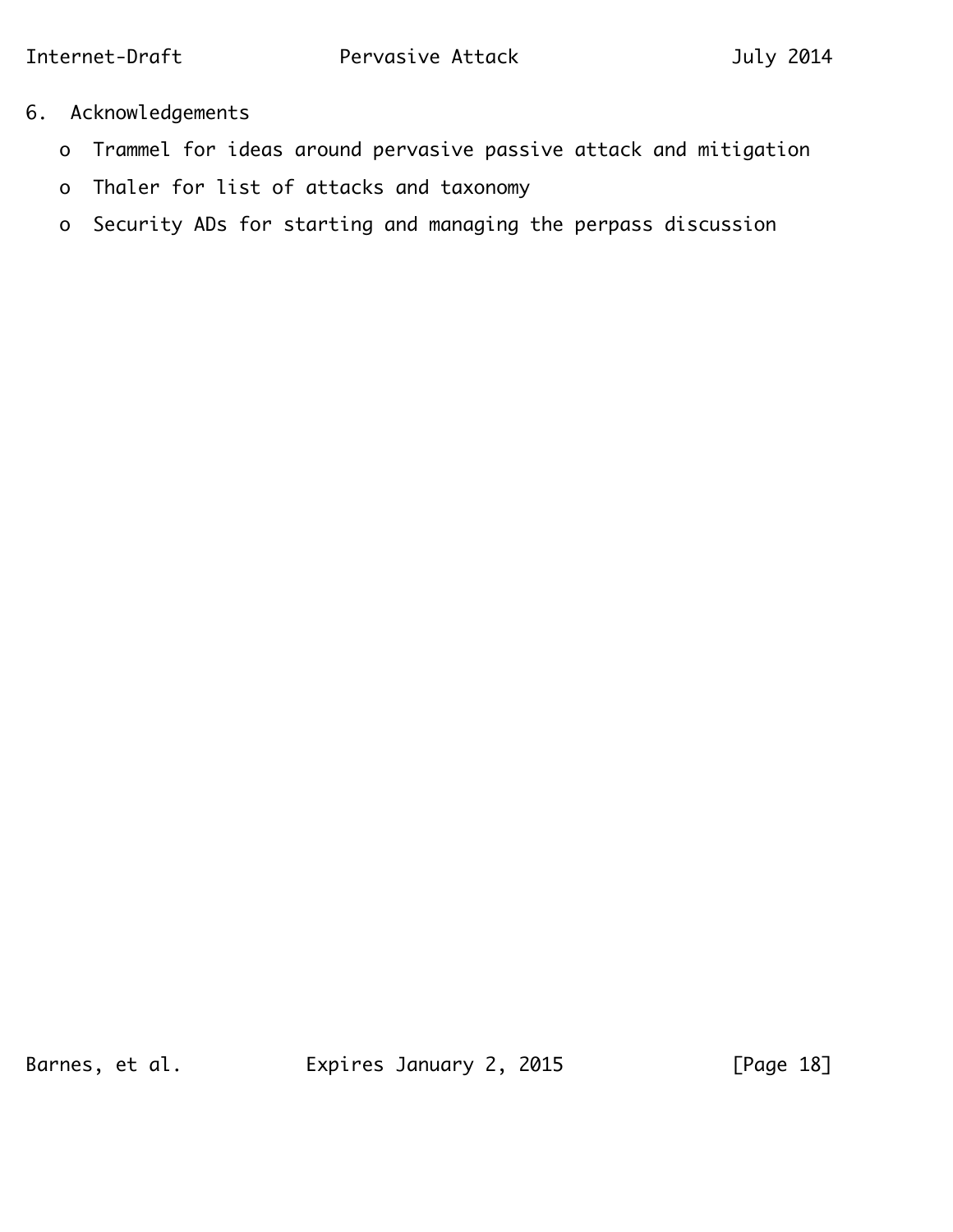- 7. TODO
- o More thorough review of problem statement documents to ensure all bases are covered
	- o Look at better alignment with draft-farrell-perpass-attack
	- o Better coverage of traffic analysis and mitigations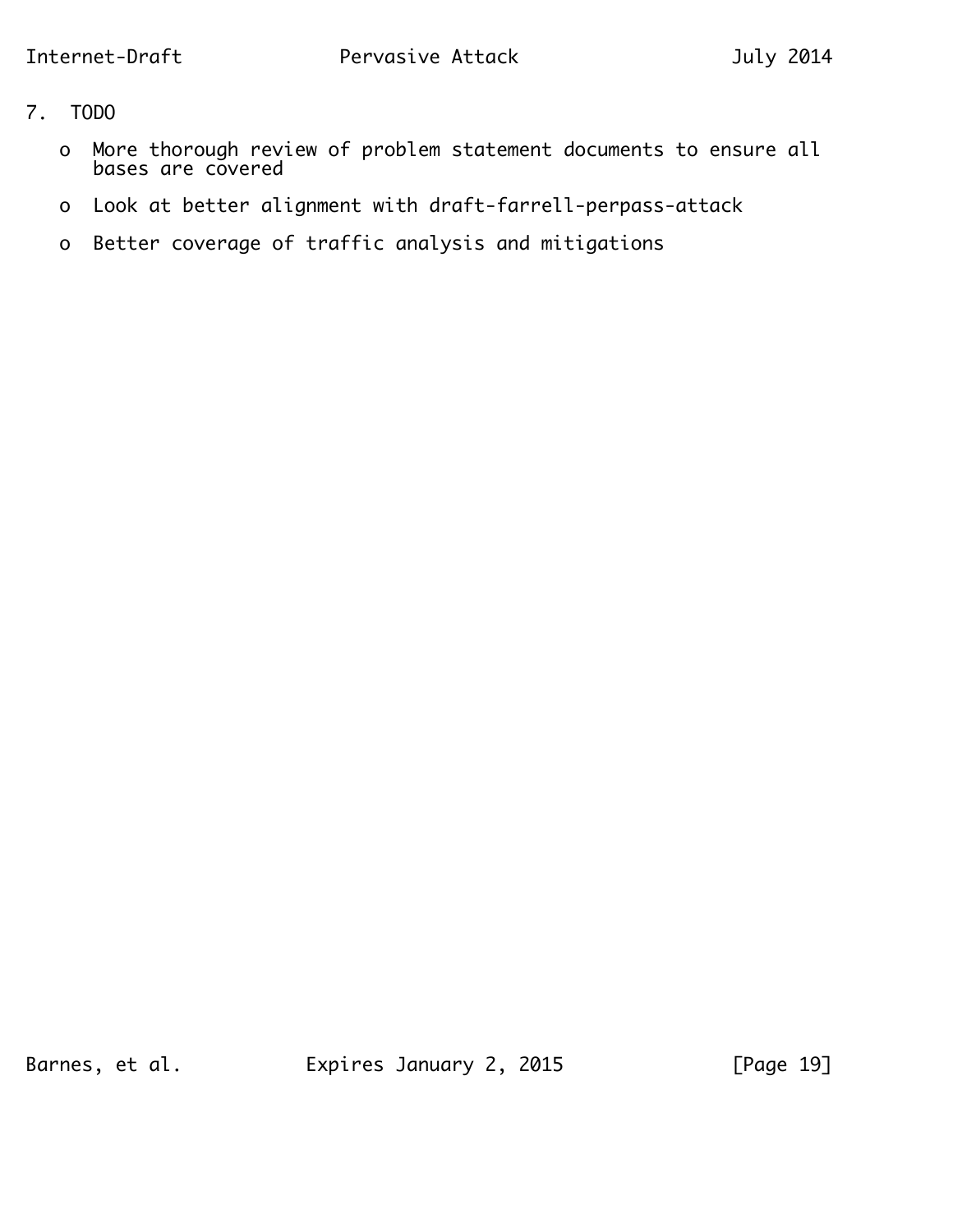# 8. Informative References

- [pass1] The Guardian, "How the NSA is still harvesting your online data", 2013, <http://www.theguardian.com/world/2013/jun/ 27/nsa-online-metadata-collection>.
- [pass2] The Guardian, "NSA's Prism surveillance program: how it works and what it can do", 2013, <http:// www.theguardian.com/world/2013/jun/08/ nsa-prism-server-collection-facebook-google>.
	- [pass3] The Guardian, "XKeyscore: NSA tool collects 'nearly everything a user does on the internet'", 2013, <http:// www.theguardian.com/world/2013/jul/31/ nsa-top-secret-program-online-data>.
- [pass4] The Guardian, "How does GCHQ's internet surveillance work?", n.d., <http://www.theguardian.com/uk/2013/jun/21/ how-does-gchq-internet-surveillance-work>.
- [dec1] The New York Times, "N.S.A. Able to Foil Basic Safeguards of Privacy on Web", 2013, <http://www.nytimes.com/2013/09/ 06/us/nsa-foils-much-internet-encryption.html>.
- [dec2] The Guardian, "Project Bullrun classification guide to the NSA's decryption program", 2013, <http:// www.theguardian.com/world/interactive/2013/sep/05/ nsa-project-bullrun-classification-guide>.
- [dec3] The Guardian, "Revealed: how US and UK spy agencies defeat internet privacy and security", 2013, <http:// www.theguardian.com/world/2013/sep/05/ nsa-gchq-encryption-codes-security>.
	- [TOR] The Tor Project, "TOR", 2013, <https://www.torproject.org/>.
- [TOR1] Schneier, B., "How the NSA Attacks Tor/Firefox Users With QUANTUM and FOXACID", 2013, <https://www.schneier.com/ blog/archives/2013/10/how\_the\_nsa\_att.html>.
- [TOR2] The Guardian, "'Tor Stinks' presentation read the full document", 2013, <http://www.theguardian.com/world/ interactive/2013/oct/04/ tor-stinks-nsa-presentation-document>.
	- [dir1] The Guardian, "NSA collecting phone records of millions of Verizon customers daily", 2013, <http://

Barnes, et al. Expires January 2, 2015 [Page 20]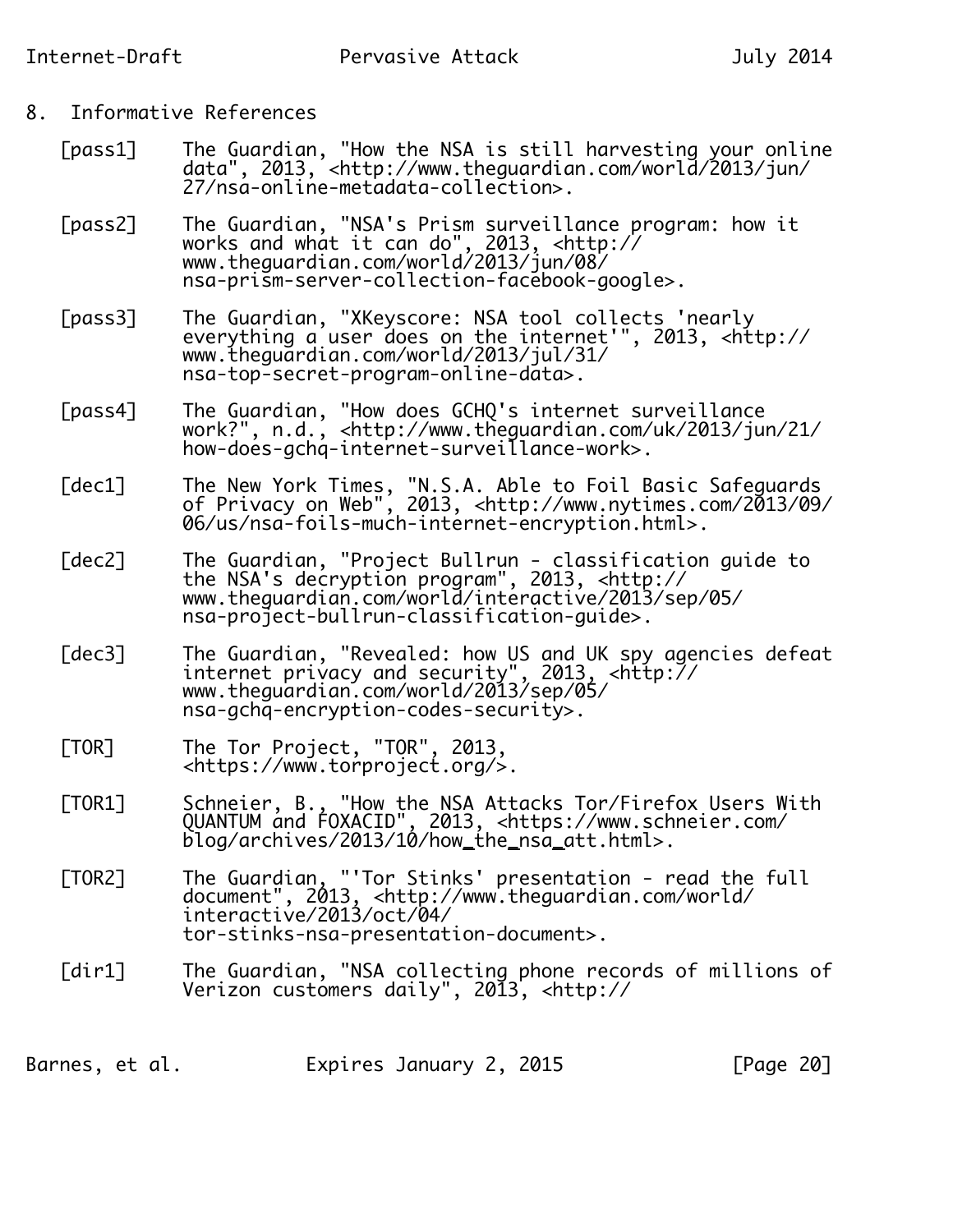www.theguardian.com/world/2013/jun/06/ nsa-phone-records-verizon-court-order>.

- [dir2] The Guardian, "NSA Prism program taps in to user data of Apple, Google and others", 2013, <http:// www.theguardian.com/world/2013/jun/06/ us-tech-giants-nsa-data>.
- [dir3] The Guardian, "Sigint how the NSA collaborates with technology companies", 2013, <http://www.theguardian.com/ world/interactive/2013/sep/05/ sigint-nsa-collaborates-technology-companies>.
- [secure] Schneier, B., "NSA surveillance: A guide to staying secure", 2013, <http://www.theguardian.com/world/2013/sep/ 05/nsa-how-to-remain-secure-surveillance>.
- [snowden] Technology Review, "NSA Leak Leaves Crypto-Math Intact but Highlights Known Workarounds", 2013, <http:// www.technologyreview.com/news/519171/ nsa-leak-leaves-crypto-math-intact-but-highlights-known workarounds/>.
- [key-recovery] Golle, P., "The Design and Implementation of Protocol- Based Hidden Key Recovery", 2003, <http://crypto.stanford.edu/~pgolle/papers/escrow.pdf>.
- [RFC4949] Shirey, R., "Internet Security Glossary, Version 2", **RFC 4949, August 2007.**
- [RFC6962] Laurie, B., Langley, A., and E. Kasper, "Certificate **Transparency", RFC 6962, June 2013.**
- [RFC6698] Hoffman, P. and J. Schlyter, "The DNS-Based Authentication of Named Entities (DANE) Transport Layer Security (TLS) Protocol: TLSA", RFC 6698, August 2012.
- [RFC5246] Dierks, T. and E. Rescorla, "The Transport Layer Security (TLS) Protocol Version 1.2", RFC 5246, August 2008.
- [RFC4301] Kent, S. and K. Seo, "Security Architecture for the Internet Protocol", RFC 4301, December 2005.
- [RFC4306] Kaufman, C., "Internet Key Exchange (IKEv2) Protocol", RFC 4306, December 2005.
	- [RFC5750] Ramsdell, B. and S. Turner, "Secure/Multipurpose Internet

Barnes, et al. Expires January 2, 2015 [Page 21]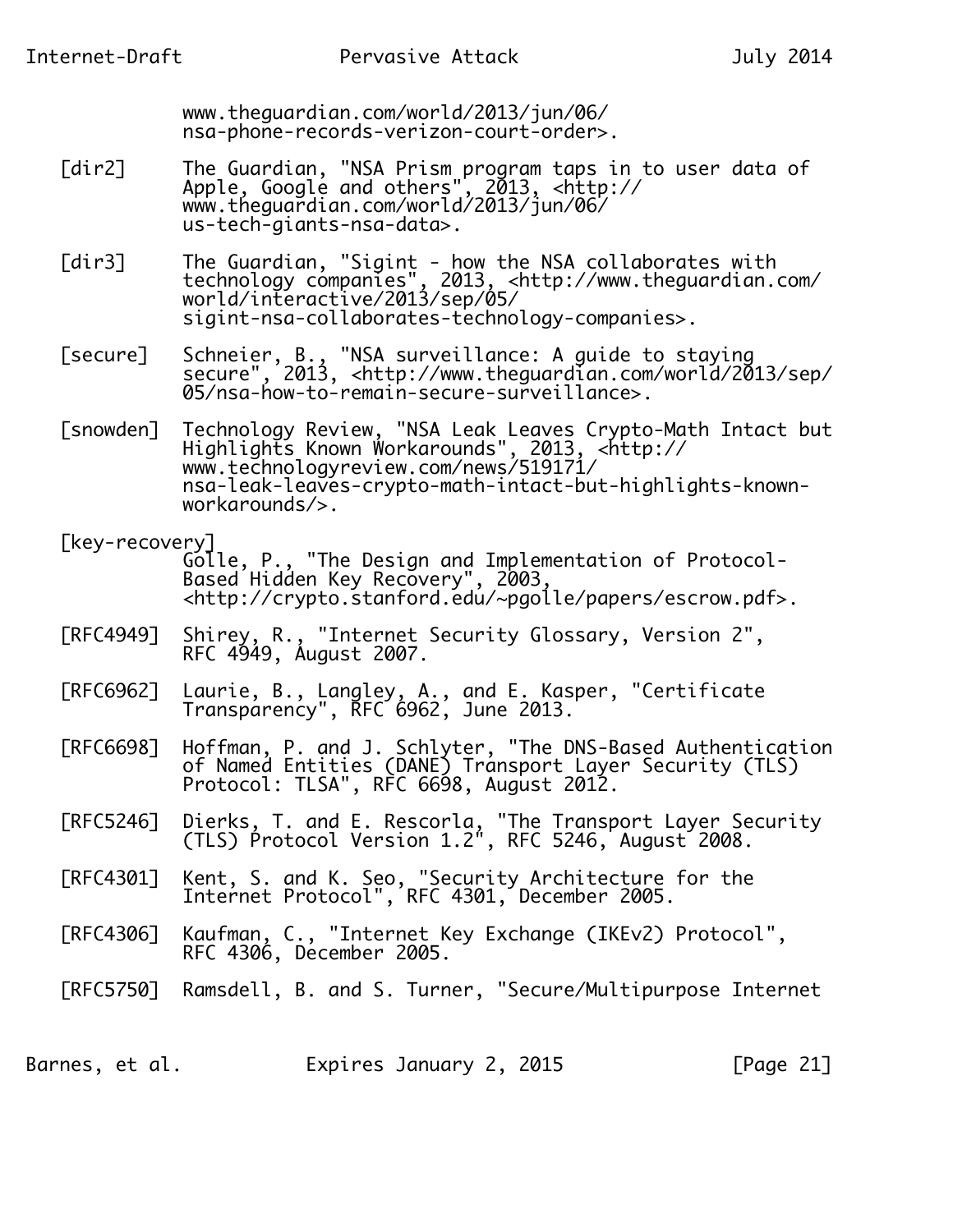Mail Extensions (S/MIME) Version 3.2 Certificate Handling", RFC 5750, January 2010.

 [RFC2015] Elkins, M., "MIME Security with Pretty Good Privacy (PGP)", RFC 2015, October 1996.

[I-D.farrell-perpass-attack]

 Farrell, S. and H. Tschofenig, "Pervasive Monitoring is an Attack", draft-farrell-perpass-attack-06 (work in progress), February 2014.